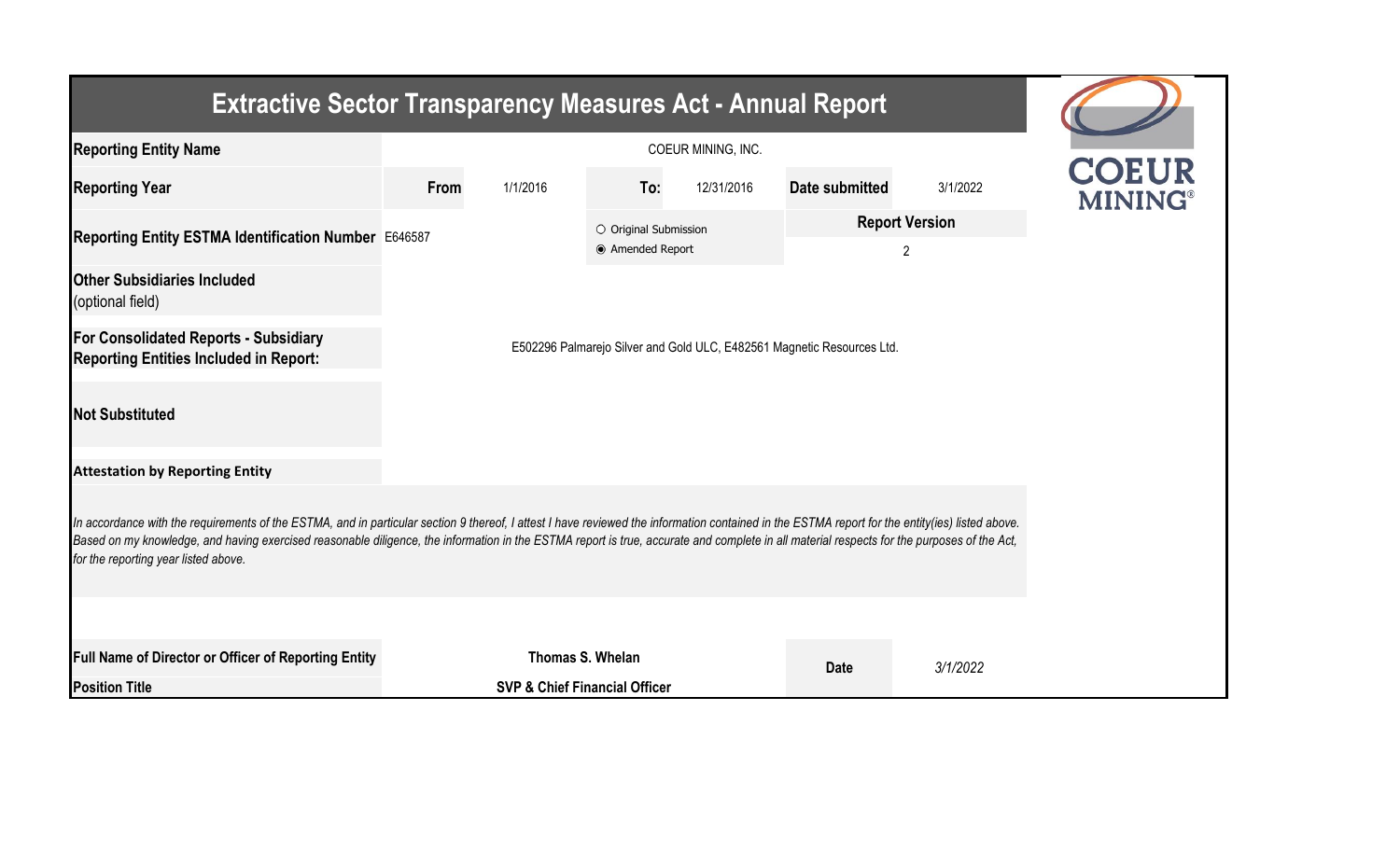| <b>Extractive Sector Transparency Measures Act - Annual Report</b>                     |                                                    |                                                                                 |                         |                                      |                  |                         |           |                                |                |                  |                                               |                                      |                                                                                                                                   |
|----------------------------------------------------------------------------------------|----------------------------------------------------|---------------------------------------------------------------------------------|-------------------------|--------------------------------------|------------------|-------------------------|-----------|--------------------------------|----------------|------------------|-----------------------------------------------|--------------------------------------|-----------------------------------------------------------------------------------------------------------------------------------|
| <b>Reporting Year</b><br><b>Reporting Entity Name</b><br><b>Reporting Entity ESTMA</b> | From:                                              | 1/1/2016                                                                        |                         | To:<br>COEUR MINING, INC.<br>E646587 | 12/31/2016       |                         |           | <b>Currency of the Report</b>  | <b>USD</b>     |                  |                                               |                                      |                                                                                                                                   |
| <b>Identification Number</b><br><b>Subsidiary Reporting Entities (if</b><br>necessary) |                                                    | E502296 Palmarejo Silver and Gold ULC, E482561 Magnetic Resources Ltd.          |                         |                                      |                  |                         |           |                                |                |                  |                                               |                                      |                                                                                                                                   |
|                                                                                        |                                                    |                                                                                 |                         |                                      |                  |                         |           | <b>Payments by Payee</b>       |                |                  |                                               |                                      |                                                                                                                                   |
| <b>Country</b>                                                                         | Payee Name <sup>1</sup>                            | Departments, Agency, etc<br>within Payee that Received<br>Payments <sup>2</sup> |                         | <b>Taxes</b>                         | <b>Royalties</b> |                         | Fees      | <b>Production Entitlements</b> | <b>Bonuses</b> | <b>Dividends</b> | Infrastructure<br><b>Improvement Payments</b> | <b>Total Amount paid to</b><br>Payee | Notes <sup>34</sup>                                                                                                               |
| Argentina                                                                              | Government of Argentina                            |                                                                                 | $\sqrt{3}$              | 360,000                              |                  |                         |           |                                |                |                  |                                               |                                      | Amounts reported in United States Dollar using<br>360,000 a financial year end exchange rate of 1 USD =<br>15.8502 Argentine Peso |
| Bolivia, Plurinational State of                                                        | Government of Bolivia                              |                                                                                 | \$                      | 2.480.000 \$                         | 5.540.000 \$     |                         | 10,000    |                                |                |                  |                                               |                                      | Amounts reported in United States Dollar using<br>8,030,000 a financial year end exchange rate of 1 USD =<br>6.96 Bolivian Peso   |
| Bolivia, Plurinational State of                                                        | Corporacion Minera de Bolivia                      |                                                                                 | \$                      | 4,910,000                            |                  |                         |           |                                |                |                  |                                               |                                      | Amounts reported in United States Dollar using<br>4,910,000 a financial year end exchange rate of 1 USD =<br>6.96 Bolivian Peso   |
| Canada                                                                                 | Government of Canada                               |                                                                                 | $\sqrt[6]{\frac{1}{2}}$ | 600,000                              |                  |                         |           |                                |                |                  |                                               |                                      | Amounts reported in United States Dollar using<br>600,000 a financial year end exchange rate of 1 USD =<br>1.3447 Canadian Dollar |
| Canada - Alberta                                                                       | Government of Alberta                              |                                                                                 | $\sqrt[6]{\frac{1}{2}}$ | 280,000                              |                  |                         |           |                                |                |                  |                                               |                                      | Amounts reported in United States Dollar using<br>280,000 a financial year end exchange rate of 1 USD =<br>1.3447 Canadian Dollar |
| Mexico                                                                                 | Government of Mexico                               |                                                                                 | \$                      | 4,580,000                            |                  | $\mathbb{S}$            | 1,240,000 |                                |                |                  |                                               |                                      | Amounts reported in United States Dollar using<br>5,820,000 a financial year end exchange rate of 1 USD =<br>20.664 Mexican Peso  |
| Mexico                                                                                 | Ejido Lazaro Cardenas                              |                                                                                 |                         |                                      |                  | $\sqrt[6]{\frac{1}{2}}$ | 110,000   |                                |                |                  |                                               |                                      | Amounts reported in United States Dollar using<br>110,000 a financial year end exchange rate of 1 USD =<br>20.664 Mexican Peso    |
| Mexico                                                                                 | Ejido J. Morelos                                   |                                                                                 |                         |                                      |                  | $\mathbb{S}$            | 80,000    |                                |                |                  |                                               |                                      | Amounts reported in United States Dollar using<br>80,000 a financial year end exchange rate of 1 USD =<br>20.664 Mexican Peso     |
| Mexico                                                                                 | Ejido Guazapares                                   |                                                                                 |                         |                                      |                  | $\mathbb{S}$            | 440,000   |                                |                |                  |                                               |                                      | Amounts reported in United States Dollar using<br>440,000 a financial year end exchange rate of 1 USD =<br>20.664 Mexican Peso    |
| Mexico                                                                                 | Unitary Agrarian Tribunal of<br>the Fifth District |                                                                                 |                         |                                      |                  | $\mathbb{S}$            | 440,000   |                                |                |                  |                                               |                                      | Amounts reported in United States Dollar using<br>440,000 a financial year end exchange rate of 1 USD =<br>20.664 Mexican Peso    |
| United States of America                                                               | <b>Bureau of Land Management</b>                   |                                                                                 |                         |                                      |                  | $\sqrt[6]{3}$           | 150,000   |                                |                |                  |                                               |                                      | 150,000 Amounts reported in United States Dollar                                                                                  |
| United States of America                                                               | State of Alaska                                    |                                                                                 |                         |                                      |                  | $\sqrt[6]{\frac{1}{2}}$ | 210,000   |                                |                |                  |                                               |                                      | 210,000 Amounts reported in United States Dollar                                                                                  |
| United States of America                                                               | State of Delaware                                  |                                                                                 | $\sqrt[6]{\frac{1}{2}}$ | 210,000                              |                  |                         |           |                                |                |                  |                                               |                                      | 210,000 Amounts reported in United States Dollar                                                                                  |
| United States of America                                                               | State of Illinois                                  |                                                                                 | $\mathbb{S}$            | 300,000                              |                  |                         |           |                                |                |                  |                                               |                                      | 300,000 Amounts reported in United States Dollar                                                                                  |
| United States of America                                                               | State of Nevada                                    |                                                                                 |                         | 1,850,000                            |                  |                         | 90,000    |                                |                |                  |                                               |                                      | 1,940,000 Amounts reported in United States Dollar                                                                                |
| United States of America                                                               | State of South Dakota                              |                                                                                 | $\sqrt[6]{\frac{1}{2}}$ | 7,300,000                            |                  | \$                      | 60,000    |                                |                |                  |                                               |                                      | 7,360,000 Amounts reported in United States Dollar                                                                                |
| United States of America                                                               | U.S. Government                                    |                                                                                 |                         |                                      |                  | $\mathbf{s}$            | 210,000   |                                |                |                  |                                               |                                      | 210,000 Amounts reported in United States Dollar                                                                                  |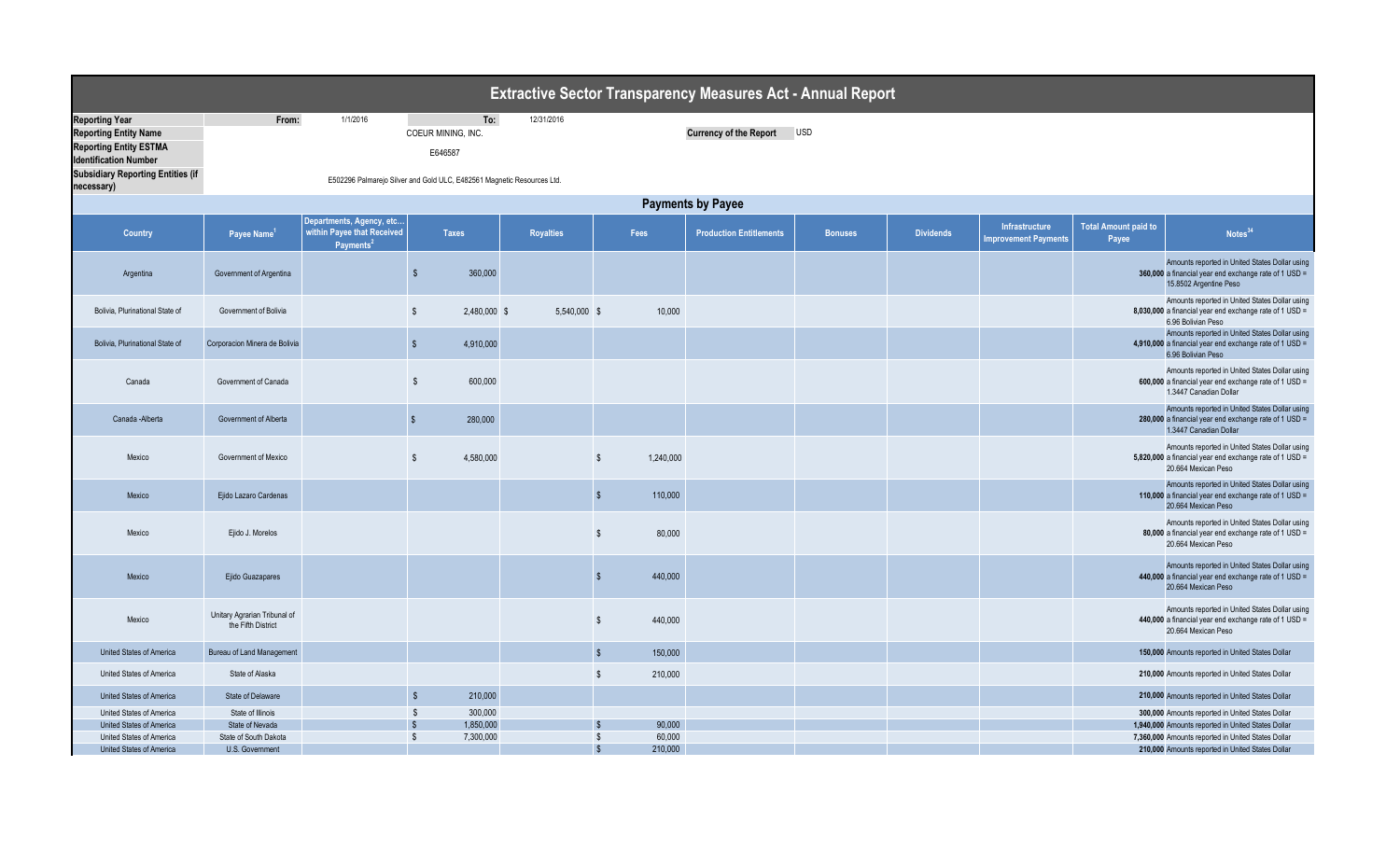| <b>Extractive Sector Transparency Measures Act - Annual Report</b> |                                  |                                                                                                  |                                                                        |                  |           |                                |                |                  |                                               |                                      |                                                                                     |  |
|--------------------------------------------------------------------|----------------------------------|--------------------------------------------------------------------------------------------------|------------------------------------------------------------------------|------------------|-----------|--------------------------------|----------------|------------------|-----------------------------------------------|--------------------------------------|-------------------------------------------------------------------------------------|--|
| <b>Reporting Year</b>                                              | From:                            | 1/1/2016                                                                                         | To:                                                                    | 12/31/2016       |           |                                |                |                  |                                               |                                      |                                                                                     |  |
| <b>Reporting Entity Name</b>                                       |                                  |                                                                                                  | COEUR MINING, INC.                                                     |                  |           | <b>Currency of the Report</b>  | <b>USD</b>     |                  |                                               |                                      |                                                                                     |  |
| <b>Reporting Entity ESTMA</b><br><b>Identification Number</b>      |                                  |                                                                                                  | E646587                                                                |                  |           |                                |                |                  |                                               |                                      |                                                                                     |  |
| <b>Subsidiary Reporting Entities (if</b><br>necessary)             |                                  |                                                                                                  | E502296 Palmarejo Silver and Gold ULC, E482561 Magnetic Resources Ltd. |                  |           |                                |                |                  |                                               |                                      |                                                                                     |  |
| <b>Payments by Payee</b>                                           |                                  |                                                                                                  |                                                                        |                  |           |                                |                |                  |                                               |                                      |                                                                                     |  |
| <b>Country</b>                                                     | Payee Name <sup>1</sup>          | Departments, Agency, etc<br>within Payee that Received<br>Payments <sup>2</sup>                  | <b>Taxes</b>                                                           | <b>Royalties</b> | Fees      | <b>Production Entitlements</b> | <b>Bonuses</b> | <b>Dividends</b> | Infrastructure<br><b>Improvement Payments</b> | <b>Total Amount paid to</b><br>Payee | Notes <sup>34</sup>                                                                 |  |
| United States of America                                           | Lawrence County, South<br>Dakota |                                                                                                  | 540,000                                                                |                  |           |                                |                |                  |                                               |                                      | 540,000 Amounts reported in United States Dollar                                    |  |
| United States of America                                           | Pershing County, Nevada          |                                                                                                  | 920,000                                                                |                  | 20,000    |                                |                |                  |                                               |                                      | 940,000 Amounts reported in United States Dollar                                    |  |
| United States of America                                           | City of Juneau, Alaska           |                                                                                                  | 1,410,000                                                              |                  | 20,000    |                                |                |                  |                                               |                                      | 1,430,000 Amounts reported in United States Dollar                                  |  |
|                                                                    |                                  |                                                                                                  |                                                                        |                  |           |                                |                |                  |                                               |                                      |                                                                                     |  |
|                                                                    |                                  |                                                                                                  |                                                                        |                  |           |                                |                |                  |                                               |                                      |                                                                                     |  |
|                                                                    |                                  |                                                                                                  |                                                                        |                  |           |                                |                |                  |                                               |                                      |                                                                                     |  |
|                                                                    |                                  |                                                                                                  |                                                                        |                  |           |                                |                |                  |                                               |                                      |                                                                                     |  |
|                                                                    |                                  |                                                                                                  |                                                                        |                  |           |                                |                |                  |                                               |                                      |                                                                                     |  |
|                                                                    |                                  |                                                                                                  |                                                                        |                  |           |                                |                |                  |                                               |                                      |                                                                                     |  |
|                                                                    |                                  |                                                                                                  | 25,740,000 \$<br>$\sqrt[6]{3}$                                         | 5,540,000 \$     | 3,080,000 |                                |                |                  |                                               | 34,360,000                           | Amounts reported in United States Dollar using<br>financial year end exchange rates |  |
| <b>Additional Notes:</b>                                           | Amounts Reported in USD          | The payment of \$180,000 paid to Candelaria Uves Solorzano was removed due to being out of scope |                                                                        |                  |           |                                |                |                  |                                               |                                      |                                                                                     |  |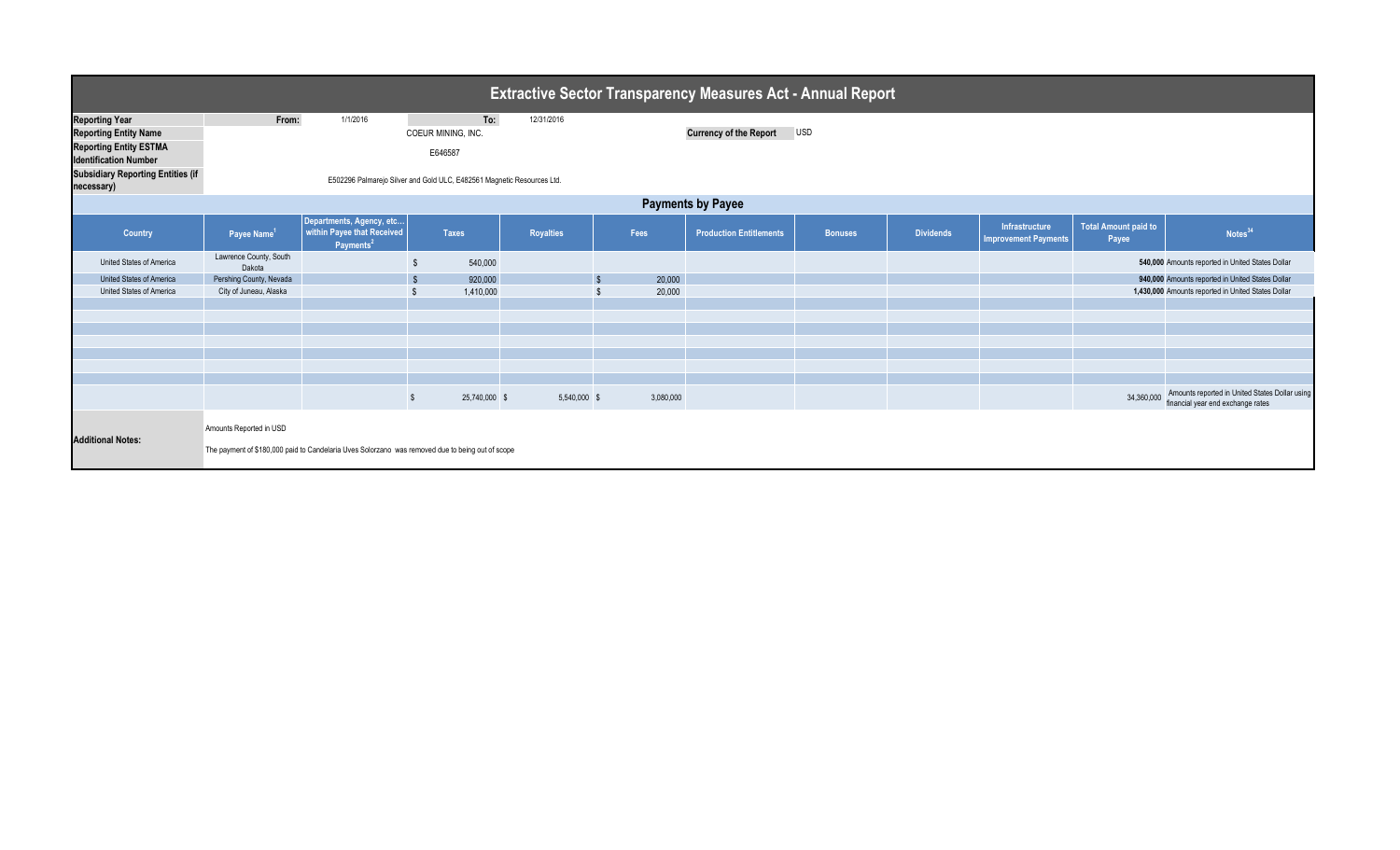|                                                                                                                        |                            |                         |               |                                                                        |                                    | <b>Extractive Sector Transparency Measures Act - Annual Report</b> |                            |                  |                                       |                                        |                                                                                                                                     |
|------------------------------------------------------------------------------------------------------------------------|----------------------------|-------------------------|---------------|------------------------------------------------------------------------|------------------------------------|--------------------------------------------------------------------|----------------------------|------------------|---------------------------------------|----------------------------------------|-------------------------------------------------------------------------------------------------------------------------------------|
| <b>Reporting Year</b><br><b>Reporting Entity Name</b><br><b>Reporting Entity ESTMA</b><br><b>Identification Number</b> | From:                      |                         | 1/1/2016      | To:<br>COEUR MINING, INC.<br>E646587                                   | 12/31/2016                         |                                                                    | Currency of the Report USD |                  |                                       |                                        |                                                                                                                                     |
| <b>Subsidiary Reporting Entities (if</b><br>necessary)                                                                 |                            |                         |               | E502296 Palmarejo Silver and Gold ULC, E482561 Magnetic Resources Ltd. |                                    |                                                                    |                            |                  |                                       |                                        |                                                                                                                                     |
|                                                                                                                        | <b>Payments by Project</b> |                         |               |                                                                        |                                    |                                                                    |                            |                  |                                       |                                        |                                                                                                                                     |
| <b>Country</b>                                                                                                         | Project Name <sup>1</sup>  |                         | <b>Taxes</b>  | <b>Royalties</b>                                                       | Fees                               | <b>Production Entitlements</b>                                     | <b>Bonuses</b>             | <b>Dividends</b> | Infrastructure<br>mprovement Payments | <b>Total Amount paid by</b><br>Project | Notes <sup>23</sup>                                                                                                                 |
| Argentina                                                                                                              | Argentina                  | - \$                    | 360,000       |                                                                        |                                    |                                                                    |                            |                  |                                       | 360,000<br>$\mathbf{s}$                | Amounts reported in United States<br>Dollar using a financial year end<br>exchange rate of 1 USD = 15.8502<br>Argentine Peso        |
| Bolivia, Plurinational State of                                                                                        | San Bartolome              | $\sqrt[6]{3}$           | 7,390,000 \$  | 5,540,000 \$                                                           | 10,000                             |                                                                    |                            |                  |                                       | \$<br>12,940,000                       | Amounts reported in United States<br>Dollar using a financial year end<br>exchange rate of $1$ USD = $6.96$<br><b>Bolivian Peso</b> |
| Canada                                                                                                                 | <b>Coeur Capital</b>       | $\sqrt{3}$              | 880,000       |                                                                        |                                    |                                                                    |                            |                  |                                       | $\sqrt[6]{\frac{1}{2}}$<br>880,000     | Amounts reported in United States<br>Dollar using a financial year end<br>exchange rate of 1 USD = 1.3447<br><b>Canadian Dollar</b> |
| Mexico                                                                                                                 | Multiple                   | $\sqrt[6]{2}$           | 3,040,000     |                                                                        |                                    |                                                                    |                            |                  |                                       | \$<br>3,040,000                        | Amounts reported in United States<br>Dollar using a financial year end<br>exchange rate of 1 USD = 20.664<br>Mexican Peso           |
| Mexico                                                                                                                 | La Preciosa                | $\sqrt{3}$              | 30,000        |                                                                        | 530,000<br>$\mathcal{S}$           |                                                                    |                            |                  |                                       | $\sqrt{2}$<br>560,000                  | Amounts reported in United States<br>Dollar using a financial year end<br>exchange rate of 1 USD = 20.664<br>Mexican Peso           |
| Mexico                                                                                                                 | Palmarejo                  | $\sqrt[6]{3}$           | 1.510.000     |                                                                        | $\mathsf{\$}$<br>1,780,000         |                                                                    |                            |                  |                                       | \$<br>3,290,000                        | Amounts reported in United States<br>Dollar using a financial year end<br>exchange rate of 1 USD = 20.664<br>Mexican Peso           |
| United States of America                                                                                               | Corporate                  | $\sqrt{2}$              | 510,000       |                                                                        | $\sqrt{2}$<br>250,000              |                                                                    |                            |                  |                                       | $\sqrt[6]{\frac{1}{2}}$<br>760,000     | Amounts reported in United States<br><b>Dollar</b>                                                                                  |
| United States of America                                                                                               | Kensington                 | $\sqrt[6]{\frac{1}{2}}$ | 1,410,000     |                                                                        | $\sqrt[6]{\frac{1}{2}}$<br>310,000 |                                                                    |                            |                  |                                       | 1,720,000<br>\$                        | Amounts reported in United States<br>Dollar                                                                                         |
| United States of America                                                                                               | Rochester                  | $\sqrt{2}$              | 2,770,000     |                                                                        | $\sqrt{2}$<br>120,000              |                                                                    |                            |                  |                                       | $\sqrt[6]{\frac{1}{2}}$<br>2,890,000   | Amounts reported in United States<br>Dollar                                                                                         |
| United States of America                                                                                               | Wharf                      | $\sqrt[6]{3}$           | 7,840,000     |                                                                        | $\sqrt{2}$<br>80,000               |                                                                    |                            |                  |                                       | \$<br>7,920,000                        | Amounts reported in United States<br>Dollar                                                                                         |
|                                                                                                                        |                            |                         |               |                                                                        |                                    |                                                                    |                            |                  |                                       |                                        |                                                                                                                                     |
|                                                                                                                        |                            | $\sqrt{2}$              | 25,740,000 \$ | 5,540,000 \$                                                           | 3,080,000                          |                                                                    |                            |                  |                                       | \$                                     | Amounts reported in United States<br>34,360,000 Dollar using financial year-end<br>exchange rates                                   |
|                                                                                                                        |                            |                         |               |                                                                        |                                    |                                                                    |                            |                  |                                       |                                        |                                                                                                                                     |
|                                                                                                                        |                            |                         |               |                                                                        |                                    |                                                                    |                            |                  |                                       |                                        |                                                                                                                                     |
|                                                                                                                        |                            |                         |               |                                                                        |                                    |                                                                    |                            |                  |                                       |                                        |                                                                                                                                     |